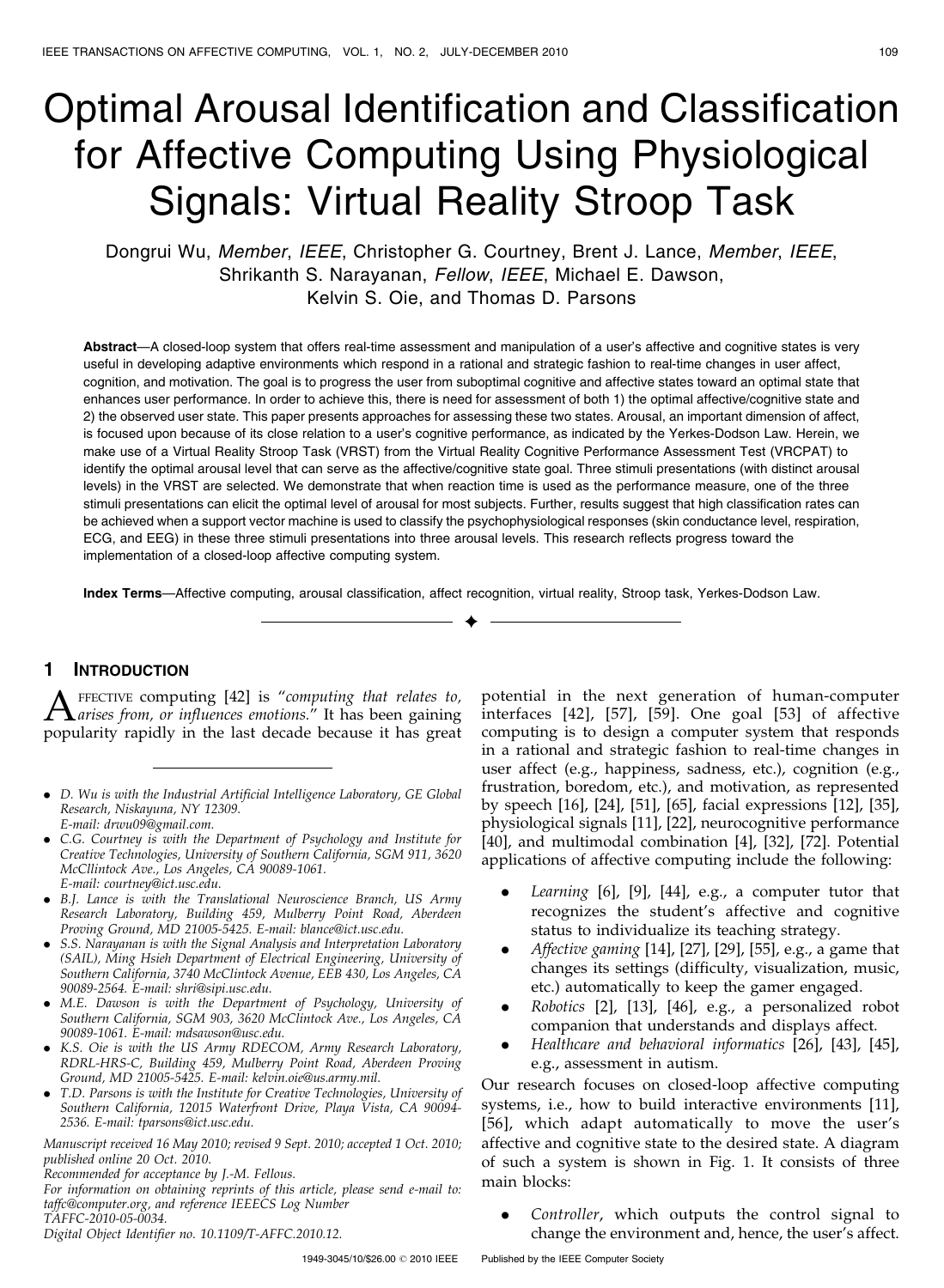

Fig. 1. A closed-loop affective computing system.

- Affect modeling, which models the relationship between the environment surrounding the user and the change of the user's affect.
- . Affect recognition, which recognizes the user's affect from various signals, e.g., speech, facial expressions, gestures, physiological signals, etc.

Additionally, we also need to know the desired affective/cognitive state so that we can regulate the user's actual affective/cognitive state toward it. This paper presents an approach for this problem and also a method for affect recognition using physiological signals.

Research on affect [47], [49] has shown that affect can be represented as points in a multidimensional space. One of the most frequently used affect spaces consists of three dimensions [8], [21]:

- . Valence, which ranges from negative to positive.
- . Arousal, which ranges from low to high.
- . Dominance, which ranges from weak to strong.

Among them, arousal is closely related to a subject's performance in mental tasks. According to the well-known Yerkes-Dodson Law [69], performance is a nonmonotonic function of arousal, as shown in Fig. 2. Performance increases with arousal when the arousal level is low, then reaches its peak at the optimal arousal level, and then decreases as arousal continues to increase. So, in an affective computing system which aims to improve the user's performance in mental tasks, such as learning and affective gaming, it is very important to be able to identify the user's optimal arousal level and to recognize whether or not the user's actual arousal level is close to that optimal level.

In this paper, we make use of the Virtual Reality Stroop Task (VRST) from the Virtual Reality Cognitive Performance Assessment Test (VRCPAT) [37], [38], [39], [41] to find the optimal<sup>1</sup> arousal level. We chose the Stroop color interference task because it is among the most extensively studied paradigms in neuropsychology and it has known relation to the anterior cingulate cortex (ACC). The Stroop color interference task produces a classical behavioral effect [54] that consists of a lengthening in reaction time to color naming when the word meaning and the presentation do not match (i.e., they are "incongruent") relative to when they correspond (i.e., they are "congruent" [33]). The ACC is known to be involved in a form of attention that serves to regulate both cognitive and emotional processing [3], [61]. The ACC's involvement in the Stroop color interference task has been delineated by cognitive neuroimaging studies [25], [36], [58]. The extensive distributed network of activated regions suggests that the Stroop interference effect cannot be



Fig. 2. The Yerkes-Dodson Law.

explained simply in terms of stimulus encoding or response interference. Further, the increased difficulty found in the Stroop interference task has been shown to directly evoke autonomic changes in cardiovascular arousal [19].

The aims of this study are to

- 1. assess whether or not it is possible to identify a subject's optimal level of arousal using three stimuli presentations from VRST, based on user test performance, and
- 2. investigate the extent to which it is possible to accurately classify a subject's arousal state into three levels, based on the user's physiological responses.

Successful achievement of the objectives will allow for construction of the input signal and the affect recognition block in Fig. 1. The classifier built above can be used to indicate whether or not the subject is near his/her optimal level of arousal. If not, one may also know whether it is excessively high or low. Results will be important steps in implementing the closed-loop affective computing system in Fig. 1.

The remainder of the paper is organized as follows: Section 2 introduces VRCPAT's VRST and the experimental setup. Section 3 explains how a subject's performance on the VRST can be used to identify the user's optimal arousal level. Section 4 presents a support vector machine (SVM) approach to distinguish among three arousal levels. Finally, Section 5 draws conclusions and proposes future research directions.

## 2 VIRTUAL REALITY COGNITIVE PERFORMANCE ASSESSMENT TEST (VRCPAT)

#### 2.1 Introduction

At the University of Southern California's Institute for Creative Technologies we have developed an adaptive virtual environment for assessment and rehabilitation of neurocognitive and affective functioning. This project brings together a team of researchers to incorporate cutting edge neuropsychological and psychophysiological assessment into state-of-the-art interactive and adaptive virtual Iraqi/Afghani scenarios. These scenarios consist of a virtual city, a virtual vehicle checkpoint, and a virtual Humvee driving scenario in simulated Iraqi and Afghani settings. Two primary goals define these virtual and adaptive environments: 1) a Virtual Reality Cognitive Performance Assessment Test (VRCPAT 1.0) that includes a battery of neuropsychological and psychophysiological measures for diagnostic assessment and treatment of subjects with affective disorders, brain injury, or neurocognitive deficits; and 2) a Virtual Reality for Cognitive Performance and

<sup>1.</sup> As presented in Section 2.2, we chose three scenarios from VRST and identified the best arousal level among them. This best arousal level should be close to the optimal arousal level in Fig. 2; however, it may not be exactly the same as it is. For simplicity, it is referred to as "optimal arousal level" in this paper.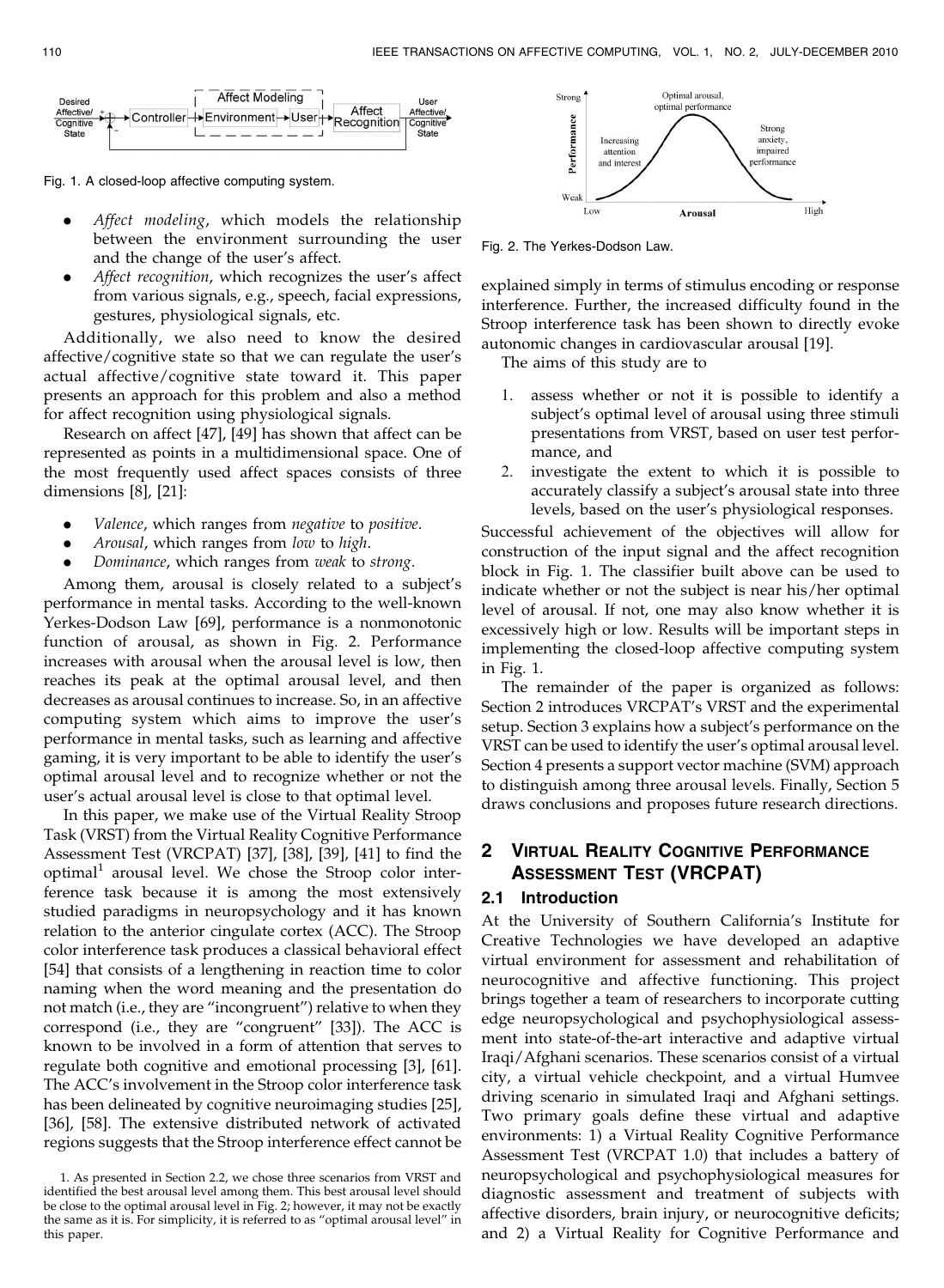

Fig. 3. The Humvee Stroop Scenarios: (a) color naming, (b) word reading, and (c) interference.

Adaptive Treatment (VRCPAT 2.0) that develops an adaptive environment in which data gleaned from the assessment module (VRCPAT 1.0) will be used for refined analysis, management, and rehabilitation of subjects who have suffered blast injuries (varying levels of traumatic brain injury) and/or are experiencing combat stress symptoms (e.g., post-traumatic stress disorder [18]).

While immersed in the VRCPAT, a subject's neurocognitive and psychophysiological responses are recorded in an attempt to understand how the activation of particular brain areas is related to given tasks. It is hoped that this will allow us to better uncover the relationship between the neural correlates of neurocognitive functioning in virtual environments for generalization to real-world functioning. Following the acquisition of these data, we will use nonlinear approximation to model specific neurocognitive and affective processes of persons immersed in VRCPAT.

The VRST utilized in the current study involves the subject being immersed into a virtual Humvee as it travels down the center of a road, during which Stroop stimuli [54] appear on the windshield, as shown in Fig. 3. The VRST stimuli are presented within both "safe" (low-threat) and "ambush" (high-threat) settings: start section, palm ambush, safe zone, city ambush, safe zone, and bridge ambush. Low-threat zones consist of little activity aside from driving down a desert road, while the more stressful high threat zones include gunfire, explosions, and shouting among other stressors.

The VRST assesses simple attention, gross reading speed, divided attentional abilities, and executive functioning. The task requires the subject to inhibit an overlearned response in favor of an unusual one. It takes advantage of the subject's ability to read words more quickly and automatically than s/he can name colors [28]. If a word is displayed in a color different from the color it actually names, for example in Fig. 3c, the word "red" is displayed with a blue colored font, the subject would press the button corresponding with the word "red" more readily than s/he can respond with the color in which it is displayed, which in this case is "blue." The subject must correctly respond to each Stroop stimulus immediately after it appears. In the

"Color Naming" condition, the subject must respond with the name of the color that appears on the screen. In the "Word Reading" condition, the subject must respond with the word that appears on the screen. In the "Interference" condition, the subject must press the button corresponding with the color of the word that appears on the screen, ignoring what the word says.

Psychophysiological measures of skin conductance level (SCL), respiration (RSP), vertical electrooculograph (VEOG), electrocardiographic activity (ECG), and electroencephalographic activity (EEG) are recorded continuously throughout exposure to the virtual environment.

#### 2.2 Experiment Setup

There are many different scenarios eliciting different levels of arousal in VRST. In this study, we chose the following three of them to affect different arousal levels:

- Scenario I: low threat, color naming.
- Scenario II: high threat, color naming.
- Scenario III: high threat, interference.

Each scenario consisted of 50 tests. Three colors (blue, green, and red) were used, and they were displayed with equal probability. In Scenario I, 50 colored numbers were displayed at random locations on the windshield one by one while the subject was driving through a safe zone. Scenario II was similar to Scenario I, except that the subject was driving through an ambush zone. Scenario III was similar to Scenario II, except that Stroop tests instead of color naming tests were used.

Given the known ACC involvement in cognitive and affective processing of Stroop interference stimuli, the three scenarios are in the order of  $I < II < III$ . Our conjecture is that the arousal level in Scenario I is too low for peak performance, i.e., the arousal level is on the left of the optimal arousal level in Fig. 2; on the contrary, the arousal level in Scenario III is too high for peak performance, i.e., the arousal level is on the right of the optimal arousal level in Fig. 2. Finally, the arousal level in Scenario II, which is between those of Scenarios I and III, is close to or at the optimal arousal level in Fig. 2; hence, the subject should have the best performance in Scenario II.

A total of 19 college-aged students participated in this experiment. Strict exclusion criteria were enforced so as to minimize the possible confounding effects of additional factors known to adversely impact a person's ability to process information, including psychiatric (e.g., mental retardation, psychotic disorders, diagnosed learning disabilities, attention-deficit/hyperactivity disorder, and bipolar disorders, as well as substance-related disorders within 2 years of evaluation) and neurologic (e.g., seizure disorders, closed head injuries with loss of consciousness greater than 15 minutes, and neoplastic diseases) conditions. The University of Southern California's Institutional Review Board approved the study. After informed consent was obtained, basic demographic information was obtained.

## 3 OPTIMAL AROUSAL LEVEL IDENTIFICATION

The optimal arousal level was identified based on a subject's test performance in the three VRST scenarios. Each subject's performance was evaluated using two criteria: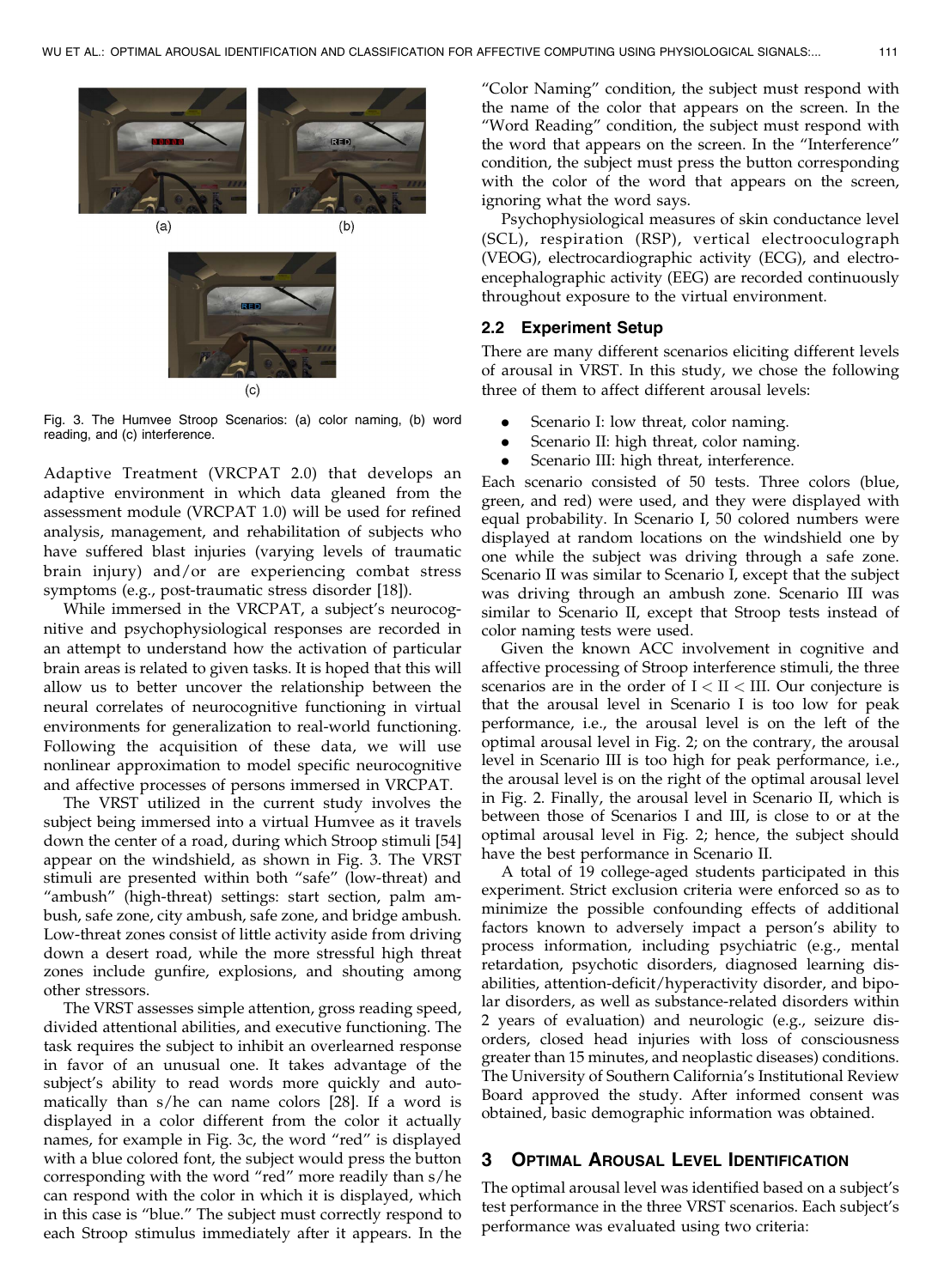

Fig. 4. Number of correct responses for the 18 subjects. Note that a larger number of correct responses correspond to a better performance.

- . Number of correct responses, which is the number of times that the subject indicated the correct color.
- . Reaction time, which is the time between the stimulus onset and the subject's correct response. Incorrect responses were not considered in this study.

Our conjecture is that Scenario II has an arousal level close to or at the optimal arousal level, and hence, the subject should have better performance than that in Scenarios I and III. This conjecture is tested next using both performance measures.

## 3.1 Performance Based on the Number of Correct **Responses**

One of the 19 subjects did not respond at all in one of the three scenarios and was excluded as an outlier. Only the remaining 18 subjects were studied in this paper.

The numbers of correct responses for the 18 subjects are shown in Fig. 4. We partitioned these 18 subjects into three groups:

- . Group1: those subjects whose maximum number of correct responses was obtained in Scenario II.
- . Group2: those subjects whose maximum number of correct responses was obtained in Scenario I.
- . Group3: those subjects whose minimum number of correct responses was obtained in Scenario II.

These groups are indicated by different line patterns in Fig. 4. Observe that:

- 1. Ten of the 18 subjects belong to Group1, i.e., their optimal arousal levels were elicited in Scenario II. These subjects' performances were consistent with the Yerkes-Dodson Law and also our conjecture.
- 2. Five of the 18 subjects belong to Group2, i.e., their optimal arousal levels were elicited in Scenario I. These subjects' performances were also consistent with the Yerkes-Dodson Law. A subject's number of correct responses decreasing from Scenario I to II and then to III means that this subject has a very low optimal arousal level, lower than or equal to the arousal level elicited in Scenario I.
- 3. Three of the 18 subjects belong to Group3. These subjects' performances were inconsistent with the Yerkes-Dodson Law, i.e., in theory, we should not have performance that first decreases and then increases as arousal increases.

In summary, when the number of correct responses is used as a performance measure,  $15/18 \approx 83.3\%$  of the subjects'

TABLE 1 Mean and Standard Deviation of the Two Performance Measures in Different Scenarios

|                                                                       | Mean |                                                                                                              | <b>Standard Deviation</b> |  |  |  |  |  |
|-----------------------------------------------------------------------|------|--------------------------------------------------------------------------------------------------------------|---------------------------|--|--|--|--|--|
| Scenario                                                              |      | Ш                                                                                                            |                           |  |  |  |  |  |
| Number of correct responses 40.222 41.944 33.667 10.268 11.526 13.960 |      |                                                                                                              |                           |  |  |  |  |  |
| Reaction time (second)                                                |      | $\begin{array}{ c c c c c c c c c } \hline 0.805 & 0.776 & 0.866 & 0.072 & 0.076 & 0.089 \hline \end{array}$ |                           |  |  |  |  |  |

performance-arousal profiles were consistent with the Yerkes-Dodson Law. Furthermore,  $10/18 \approx 55.6\%$  of the subjects' performance-arousal profiles satisfied our conjecture, that is, their optimal arousal level was close to or at the arousal level elicited in Scenario II.

The mean and standard deviation of the number of correct responses for all 18 subjects in one group across each of the three scenarios are shown in Table 1. An ANOVA showed no significant affect between the number of correct responses across the three scenarios ( $F(2,51) = 2.26$ ,  $p = 0.1142$ ). This suggests that the number of correct responses may not be an adequate performance measure for distinguishing among the three arousal levels. Reaction time is a better performance measure, as we will demonstrate next.

#### 3.2 Performance Based on the Reaction Time

The reaction times for the 18 subjects are shown in Fig. 5. We again partitioned these 18 subjects into three groups:

- . Group1: those subjects whose shortest reaction time was obtained in Scenario II.
- . Group2: those subjects whose shortest reaction time was obtained in Scenario I.
- . Group3: those subjects whose shortest reaction time was obtained in Scenario III.

These groups are indicated by different line patterns in Fig. 5. Observe that:

- 1. Eleven of the 18 subjects belong to Group1, i.e., their optimal arousal levels were elicited in Scenario II. These subjects' performances were consistent with the Yerkes-Dodson Law and also our conjecture.
- 2. Four of the 18 subjects belong to Group2, i.e., their optimal arousal levels were elicited in Scenario I. These subjects' performances were also consistent with the Yerkes-Dodson Law. A subject's reaction time increasing from Scenario I to II and then to III means that this subject has a very low optimal arousal level, lower than or equal to the arousal level elicited in Scenario I.



Fig. 5. Reaction time for the 18 subjects. Note that a shorter reaction time corresponds to a better performance.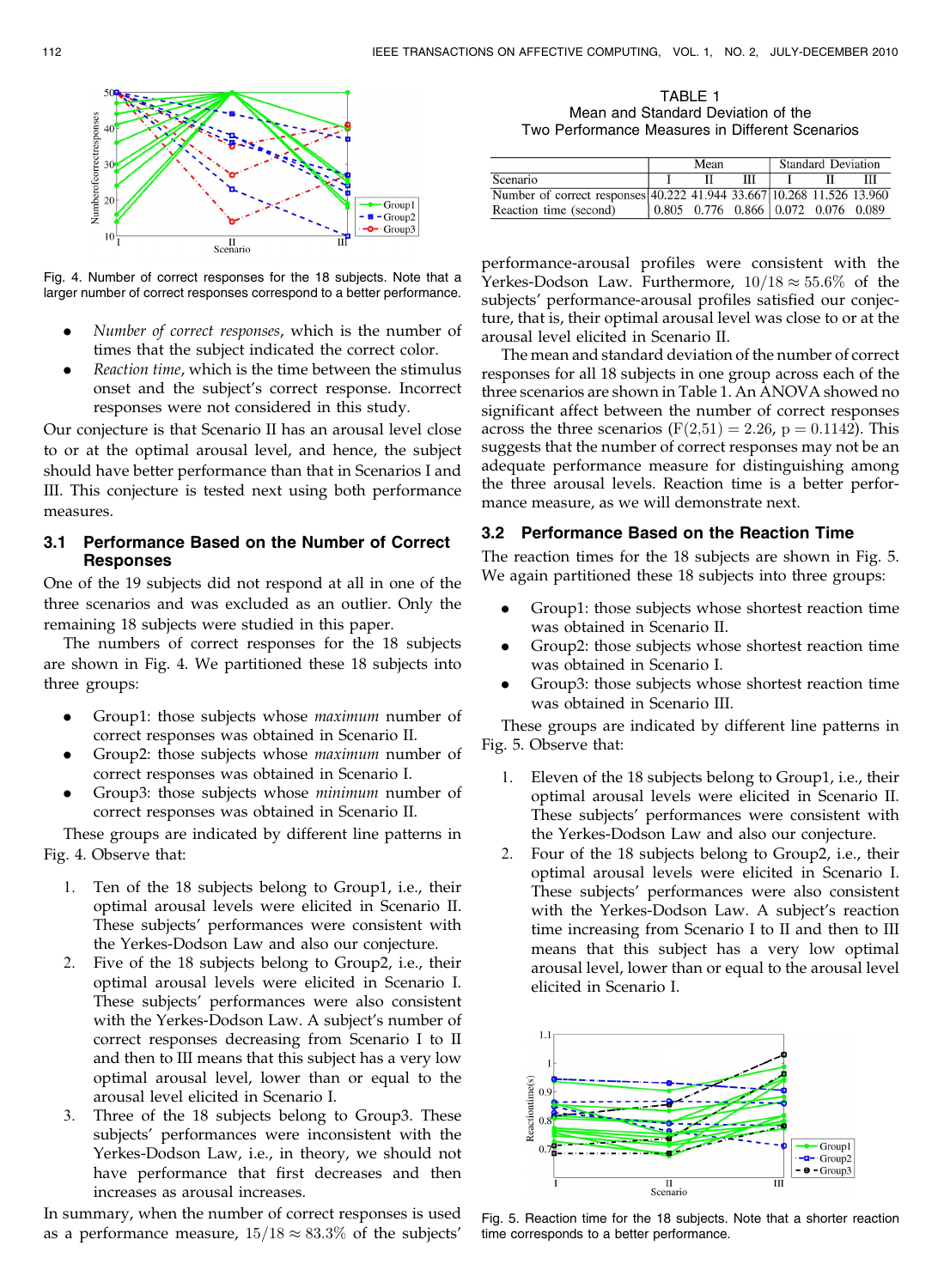3. Three of the 18 subjects belong to Group3, i.e., their optimal arousal levels were elicited in Scenario III. These subjects' performances were also consistent with the Yerkes-Dodson Law. A subject's reaction time decreasing from Scenario I to II and then to III means that this subject has a very high optimal arousal level, higher than or equal to the arousal level elicited in Scenario III.

In summary, when the reaction time is used as a performance measure, all subjects' performance-arousal profiles were consistent with the Yerkes-Dodson Law. Furthermore,  $11/18 \approx 61.1\%$  of the subjects' performancearousal profiles satisfied our conjecture, that is, their optimal arousal level was close to or at the arousal level elicited in Scenario II.

The mean and standard deviation of the reaction time for all 18 subjects in one group across each of these three scenarios are also shown in Table 1. An ANOVA showed a statistically significant difference between the mean reaction times across the three scenarios  $(F(2,51) = 6.02)$ ,  $p = 0.0045$ ), indicating that reaction time provides a superior performance measure to correct responses for distinguishing the level of arousal. Our results also support the popularity of the use of reaction time in Stroop tests [28].

#### 4 AROUSAL CLASSIFICATION

In the previous section, we have demonstrated that most of the subjects' performance-arousal profiles are consistent with the Yerkes-Dodson Law, particularly when reaction time is used as a performance measure. In addition, 61.1 percent of the subjects' performance-arousal profiles also satisfy our conjecture. In summary, it is possible to elicit different levels of arousal and identify the optimal arousal level using VRST. The next question is whether or not these arousal levels can be recognized accurately from physiological signals. If so, then the classifier can be used in a real-time affective computing system. This section presents our classification results using a SVM [5], [7], [50].

#### 4.1 Feature Extraction

Twenty-nine features were extracted from the data, including three from SCL, three from RSP, two from ECG, and 21 from EEG, as shown in Fig. 6. To do this, the data were first split into overlapping 3-second epochs<sup>2</sup> which were time locked to the stimulus presentation such that the epoch began 1 second before the stimulus and ended 2 seconds after stimulus presentation. From the SCL and the RSP data, we extracted minimum, mean, and maximum values throughout the epoch, while we extracted the number of beats per epoch and inter-beat-interval (IBI) from the ECG. EEG was recorded at the Fp1, Fp2, Fz, Cz, Pz, O1, and O2 electrode sites, based on the International 10-20 system for EEG electrode placement [20]. Before extracting the 21 EEG features, we first removed the ocular artifacts from EEG signals using the VEOG data in conjunction with the regression analysis method introduced in [52]:



Fig. 6. The 29 features extracted from four physiological signals.

$$
EEG = "raw" EEG - \alpha \cdot VEOG \tag{1}
$$

where

$$
\alpha = cov(VEOG, \quad "raw" EEG)/var(VEOG). \tag{2}
$$

We then filtered each EEG channel by a [1, 30] Hz bandpass filter and detrended each channel within each epoch. Finally, from each channel, we derived the spectral power for several brain activity oscillations within each epoch [34]. Specifically, we used the ranges [3.5, 7] Hz for theta waves, [7.5, 13.5] Hz for alpha waves, and [13.5, 19.5] Hz for beta waves.

After all 29 features were extracted across all epochs for each subject, each feature was normalized to the interval [0, 1].

#### 4.2 Feature Ranking and Selection

Given that all of the 29 features may not be useful in classification, it is necessary to select a subset of the best features because redundant features may deteriorate the classification performance while increasing the computational cost [17].

Feature ranking is often used as a preliminary step in feature selection [17]. In this paper, we rank the features using the iterative sequential forward selection (SFS) method [23]. Initially, the best feature set is empty, and the remaining feature set consists of all the 29 features. In each iteration, one feature that maximizes the fivefold crossvalidation performance of the SVM is moved from the remaining feature set to the best feature set. SFS iterates until the remaining feature set is empty, so it takes 29 iterations to finish. The rank of the features is the order in which they are added to the best feature set.

For feature selection, we started with the single best feature and gradually added the next best feature to the

<sup>2.</sup> This 3-second window was chosen empirically. The classification performance in Section 4.3 could vary if longer scoring windows were used, or different window lengths were used for different features. The latter approach is currently under investigation.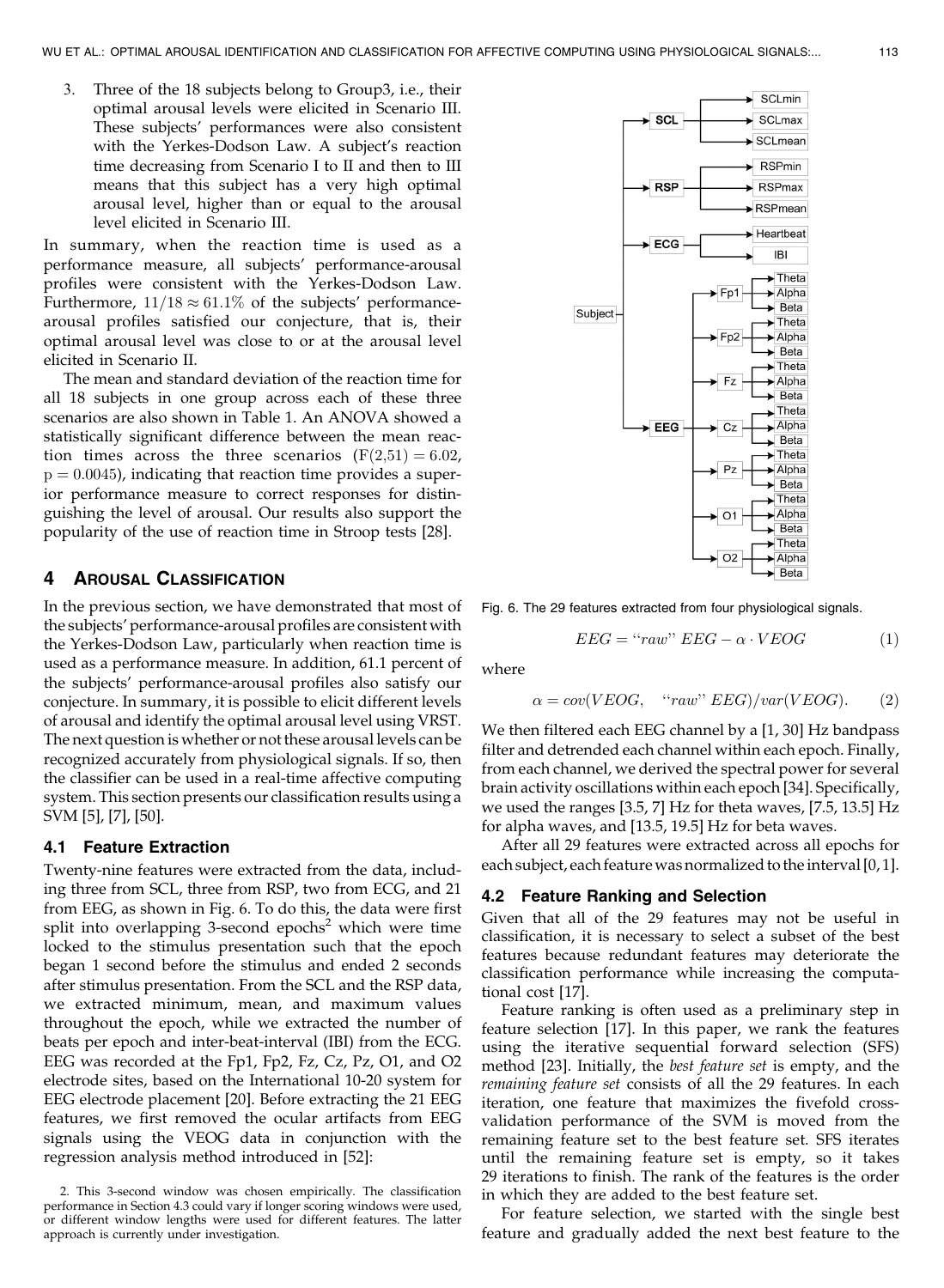| Feature                  |              | $\overline{2}$ | 3              | 4   | 5    | 6   | 7    | 8    | 9   | 10         | 11   | 12  | 13         | 14   | 15  | 16   | 17         | 18             | #Subject         |
|--------------------------|--------------|----------------|----------------|-----|------|-----|------|------|-----|------------|------|-----|------------|------|-----|------|------------|----------------|------------------|
| SCLmin                   |              |                |                |     |      |     |      |      |     | $\sqrt{ }$ |      |     | $\sqrt{ }$ |      |     |      | $\sqrt{2}$ |                | 13               |
| <b>RSPMax</b>            |              |                |                |     |      |     |      |      |     |            |      |     |            |      |     |      |            |                | 10               |
| RSPmin                   | $\sqrt{ }$   |                |                |     |      |     |      |      |     |            |      |     |            |      |     |      |            |                | 8                |
| RSPMean                  | $\sqrt{ }$   |                |                |     |      |     |      |      |     |            |      |     |            |      |     |      |            |                | 8                |
| <b>SCLmax</b>            |              |                |                |     |      |     |      |      |     |            |      |     |            |      |     |      |            |                |                  |
| IBI                      | $\mathbf v$  |                |                |     |      |     |      |      |     |            |      |     |            |      |     |      |            |                |                  |
| SCLmean                  | $\sqrt{ }$   |                |                |     |      |     |      |      |     |            |      |     |            |      |     |      |            | $\sqrt{}$      |                  |
| thetaPZ                  |              |                |                |     |      |     |      |      |     |            |      |     |            |      |     |      |            |                |                  |
| thetaO1                  |              |                |                |     |      |     |      |      |     |            |      |     |            |      |     |      |            |                | 5                |
| thetaO <sub>2</sub>      | $\mathbf{v}$ |                |                |     |      |     |      |      |     |            |      |     |            |      |     |      |            |                |                  |
| alphaFP2                 |              |                |                |     |      |     |      |      |     |            |      |     |            |      |     |      |            |                |                  |
| alphaFZ                  |              |                |                |     |      |     |      |      |     |            |      |     |            |      |     |      |            |                |                  |
| betaFP1                  |              |                |                |     |      |     |      |      |     |            |      |     |            |      |     |      |            |                |                  |
| betaO1                   |              |                |                |     |      |     |      |      |     |            |      |     |            |      |     |      |            |                |                  |
| thetaFP1                 |              |                |                |     |      |     |      |      |     |            |      |     |            |      |     |      |            |                | 3                |
| thetaFZ                  |              |                |                |     |      |     |      |      |     |            |      |     |            |      |     |      |            |                | 3                |
| thetaCZ                  |              |                |                |     |      |     |      |      |     |            |      |     |            |      |     |      |            |                | 3                |
| alphaFP1                 |              |                |                |     |      |     |      |      |     |            |      |     |            |      |     |      |            |                | 3                |
| alphaCZ                  |              |                |                |     |      |     |      |      |     |            |      |     |            |      |     |      |            |                |                  |
| aplhaPZ                  |              |                |                |     |      |     |      |      |     |            |      |     |            |      |     |      |            |                | 3                |
| alphaO1                  |              |                |                |     |      |     |      |      |     |            |      |     |            |      |     |      |            |                | 3                |
| beta2                    |              |                |                |     |      |     |      |      |     |            |      |     |            |      |     |      |            | $\sqrt{}$      | 3                |
| betaFZ                   |              |                |                |     |      |     |      |      |     |            |      |     |            |      |     |      |            |                | 3                |
| thetaFP2                 |              |                |                |     |      |     |      |      |     |            |      |     |            |      |     |      |            |                | $\mathfrak{D}$   |
| alphaO2                  |              |                |                |     |      |     |      |      |     |            |      |     |            |      |     |      |            |                |                  |
| Heartbeats               |              |                |                |     |      |     |      |      |     |            |      |     |            |      |     |      |            |                |                  |
| betaCZ                   |              |                |                |     |      |     |      |      |     |            |      |     |            |      |     |      |            |                |                  |
| betaO2                   |              |                |                |     |      |     |      |      |     |            |      |     |            |      |     |      |            |                |                  |
| betaPZ                   |              |                |                |     |      |     |      |      |     |            |      |     |            |      |     |      |            |                | $\boldsymbol{0}$ |
| #Feature                 | 6            | 5              | $\overline{4}$ |     | 4    | 3   | 16   | 4    | 15  | 18         | 5    | 4   | 6          | 9    | 3   | 11   | 4          | $\overline{4}$ |                  |
| $\Delta$ ceuracy $(\% )$ | 100          | 993            | 993            | 100 | 98.7 | 993 | 98.7 | 94.0 | 847 | 953        | 84.0 | 100 | 913        | 96.0 | 100 | 98.0 | 100        | 98.0           |                  |

TABLE 2 Subject-Dependent Feature Selection and Classification Results

feature subset until the fivefold cross-validation performance stops improving.

#### 4.3 Feature Selection and Classification Results

In this section, we present the subject-dependent and subject-independent classification results, respectively.

In the subject-dependent case, we want to study whether or not a subject's arousal level in a new experiment can be predicted from his/her responses in previous experiments. So, we considered each subject separately, and trained an SVM to classify his/her responses into three groups. Fivefold cross-validation was used: We used 120 of the subject's 150 responses in feature selection and training and the remaining 30 in testing, and repeated this procedure five times until all 150 responses were tested. The features selected by SVM for different subjects are shown in Table 2, and the corresponding fivefold cross-validation classification rates are shown in the last row. An average classification rate of 96.5 percent was achieved. Observe from the feature selection results that:

- 1. generally a small number of features were enough for classification, and
- 2. different features were used by the SVM for different subjects, a fact which is intuitively explained by individual response profiles across the same physiological signals.

Among the four physiological signals, SCL and RSP features were the most important. EEG features were moderately important. For EEG features, among the three waves (theta, alpha, and beta), theta waves seem to be the most important. This is reasonable, as theta waves seem to be related to the level of arousal [15], [48]. For ECG features, IBI was much more important than Heartbeats.

In the subject-independent case, we want to study whether or not a subject's arousal level in an experiment can be predicted from other subjects' arousal levels in the same experiment. We used a leave-one-out cross-validation approach: Each time, 17 subjects'  $50 \times 3 \times 17 = 2,550$ experiments were used in training and the remaining subject's  $50 \times 3 = 150$  experiments were used in testing. This procedure was repeated 18 times so that all 18 subjects were tested. The average classification rate of the 18 runs was 36.9 percent, very close to random guess. This was not surprising since the selected features in the subjectdependent case are quite different from subject to subject, i.e., the individual difference was too large to find a good subject-independent classifier.

In summary, it is possible to classify a subject's arousal level accurately by comparing his/her responses with his/ her own previous responses, but it is difficult to do that by comparing his/her responses with other subjects' responses. So, in practice, it is necessary to run VRST individually for each subject in order to accurately capture his/her arousal profile.

## 5 CONCLUSIONS AND FUTURE RESEARCH

In this paper, we used the VRST from the VRCPAT, a virtual environment for assessment of neurocognitive and affective functioning to identify the optimal arousal level in mental tasks. Two performance measures, the number of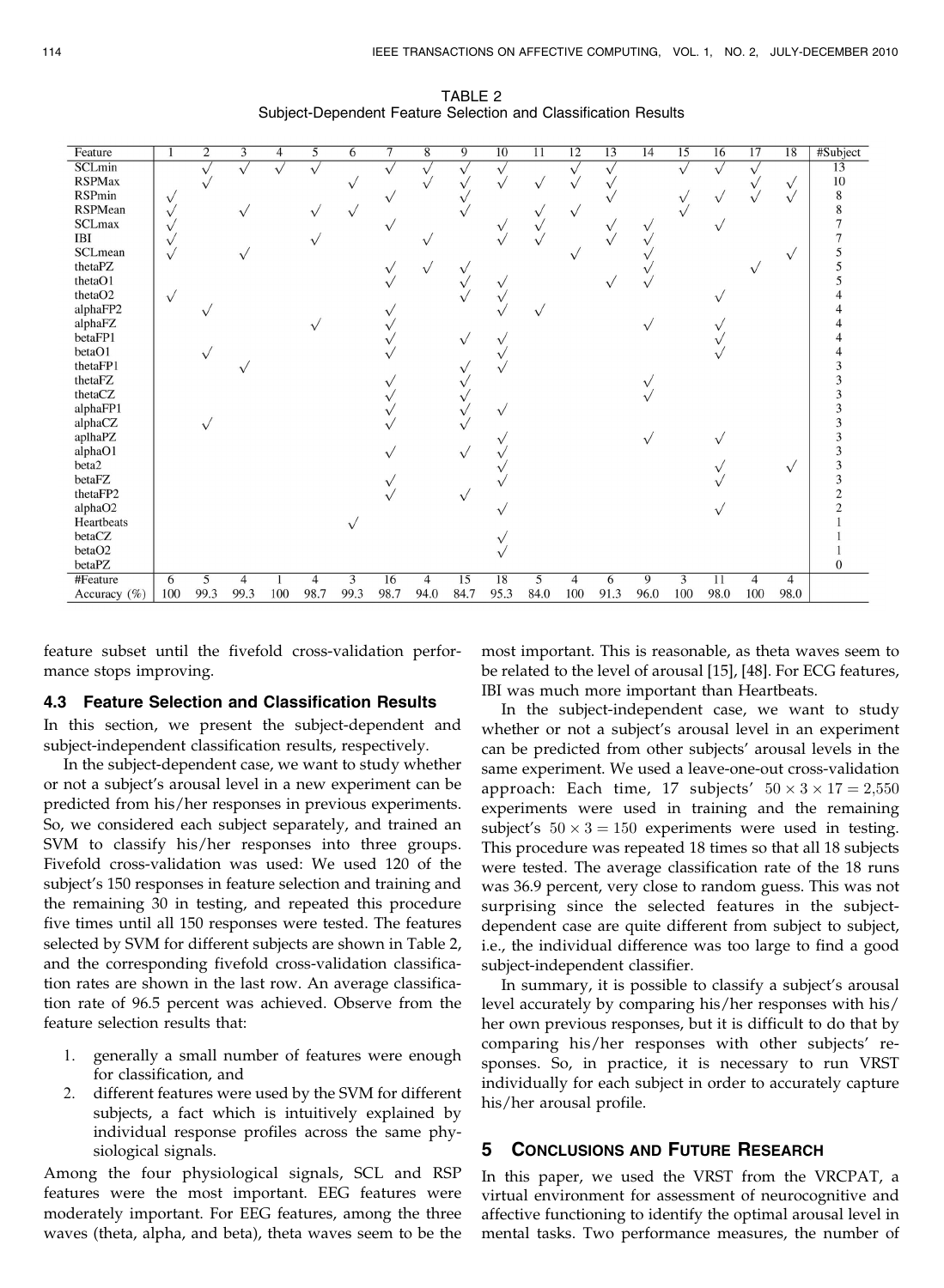correct responses and the reaction time, were compared, and we found that the reaction time is a better performance measure to distinguish among different arousal levels experienced by users of the VRST. We also found that a moderate level of arousal can lead to improved performance, as suggested by the Yerkes-Dodson Law. We have also presented a subject-dependent SVM-based classifier which achieved over 84 percent accuracy in distinguishing among three arousal levels using physiological signals. The results in this paper enable us to identify the optimal arousal levels and recognize whether or not the user is close to or at that optimal level. These are two important steps in building a closed-loop affective computing system that adapts automatically to keep the user at the optimal arousal level.

## 5.1 Future Directions

We have achieved a high subject-dependent classification rate using SVM, but SVM is a black-box approach and, hence, gives us little insight about the underlying patterns of how subject's physiological responses are affected by different arousal levels. To do this, we need more transparent methods. The following two approaches will be considered in our future research:

1. A rule-based method, where a rule in the following form is constructed for each physiological feature: IF feature > threshold1, THEN Class1; IF feature < threshold2, THEN Class2; Otherwise, Class3.

The thresholds can be found from the distribution of the feature. If we use the 29 features above, then we will have 29 such rules. These rules could be combined using majority vote.

2. A Naive Bayes approach [10], where we assume that the features are independent of each other and find the class using the maximum a posteriori (MAP) rule.

When reaction time is used as a performance measure, we are able to identify that 61.1-percent subjects have optimal arousal level at or close to that elicited in Scenario II. The optimal arousal levels for the rest 38.9-percent subjects are either no higher than that elicited in Scenario I or no lower than that elicited in Scenario III. To accurately identify the optimal arousal level for all subjects, we need to increase the range of elicitable arousal levels in our future development of VRST. Additionally, currently VRST uses virtual Iraqi/ Afghani scenarios. Whether or not the optimal arousal levels identified from these scenarios are identical or close to those in other scenarios, e.g., classroom, games, or everyday life, is also worth investigation.

Our research goal is to fully implement a closed-loop affective computing system, as shown in Fig. 1. So far, we have been able to construct the input signal, i.e., we can identify the optimal arousal level, and we have also been able to recognize the user's actual arousal level from physiological signals. Our future research will focus on the other two essential blocks of the closed-loop affective computing system, i.e., affect modeling and controller design.

For affect modeling, we need to model the relationship between the environment surrounding the user and the change of the user's affect. For example, in games, possible environment parameters are difficulty levels, music, background color, etc. We need to perform experiments or

surveys to establish the relationship between the change of these variables and the change of the user's arousal level. We expect that it will be difficult to represent these relationships using precise functions. Linguistic rules based on interval type-2 fuzzy sets [30], [71], which are better able to model linguistic uncertainties than traditional fuzzy sets [70], are viewed very favorably. We have developed procedures to extract such rules from databases [62], [63] and surveys [31], [62], [64], and have successfully applied the rules to social judgments [31], [62], [64].

Once affect modeling is completed, we need to design a control algorithm that changes these variables to move the user's arousal level toward the optimal level. This algorithm should be able to handle individual differences, and also be able to perform the regulation smoothly and quickly. Again we believe fuzzy rule-based controllers [60], [66], [67], [68] are more favorable than traditional PID controllers [1], as it is difficult to represent the desired affective/cognitive state and the user's actual affective/ cognitive state by precise numbers.

#### **ACKNOWLEDGMENTS**

The authors would like to thank the associate editor and the anonymous reviewers, whose comments have helped improve this paper significantly. Dongrui Wu was with the Institute for Creative Technologies and the Signal Analysis and Interpretation Laboratory, University of Southern California. Brent J. Lance was with the University of California's Institute for Creative Technologies.

#### **REFERENCES**

- [1] K. Astrom and T. Hagglund, Advanced PID Control. ISA Press, 2006.
- [2] C. Breazeal, "Emotion and Sociable Humanoid Robots," Int'l J. Human-Computer Studies, vol. 59, nos. 1/2, pp. 119-155, 2003.
- [3] G. Bush, P. Luu, and M.I. Posner, "Cognitive and Emotional Influences in Anterior Cingulate Cortex," Trends in Cognitive Sciences, vol. 4, no. 6, pp. 215-222, 2000.
- [4] C. Busso, Z. Deng, S. Yildirim, M. Bulut, C.M. Lee, A. Kazemzadeh, S. Lee, U. Neumann, and S.S. Narayanan, "Analysis of Emotion Recognition Using Facial Expressions, Speech and Multimodal Information," Proc. Int'l Conf. Multimodal Interfaces, pp. 205-211, Oct. 2004.
- [5] C.-C. Chang and C.-J. Lin, "LIBSVM: A Library for Support Vector Machines," http://www.csie.ntu.edu.tw/cjlin/libsvm, 2009.
- [6] C. Conati, "Probabilistic Assessment of Users Emotions in Educational Games," Applied Artificial Intelligence, vol. 16, nos. 7/8, pp. 555-575, 2002.
- [7] C. Cortes and V. Vapnik, "Support-Vector Network," Machine Learning, vol. 20, pp. 273-297, 1995.
- [8] R. Cowie and R. Cornelius, "Describing the Emotional States That Are Expressed in Speech," Speech Comm., vol. 40, pp. 5-32, 2003.
- [9] S.D. Craig, A.C. Graesser, J. Sullins, and B. Gholson, "Affect and Learning: An Exploratory Look into the Role of Affect in Learning with Autotutor," J. Educational Media, vol. 29, no. 3, pp. 241-250, 2004.
- [10] R.O. Duda, P.E. Hart, and D.G. Stork, Pattern Classification. Wiley-Interscience, 2000.
- [11] S.H. Fairclough, "Fundamentals of Physiological Computing," Interacting with Computers, vol. 21, pp. 133-145, 2009.
- [12] B. Fasel and J. Luettin, "Automatic Facial Expression Analysis: A Survey," Pattern Recognition, vol. 36, no. 1, pp. 259-275, 2003.
- [13] T. Fong, I. Nourbakhsh, and K. Dautenhahn, "A Survey of Socially Interactive Robots," Robotics and Autonomous Systems, vol. 42, nos. 3/4, pp. 143-166, 2003.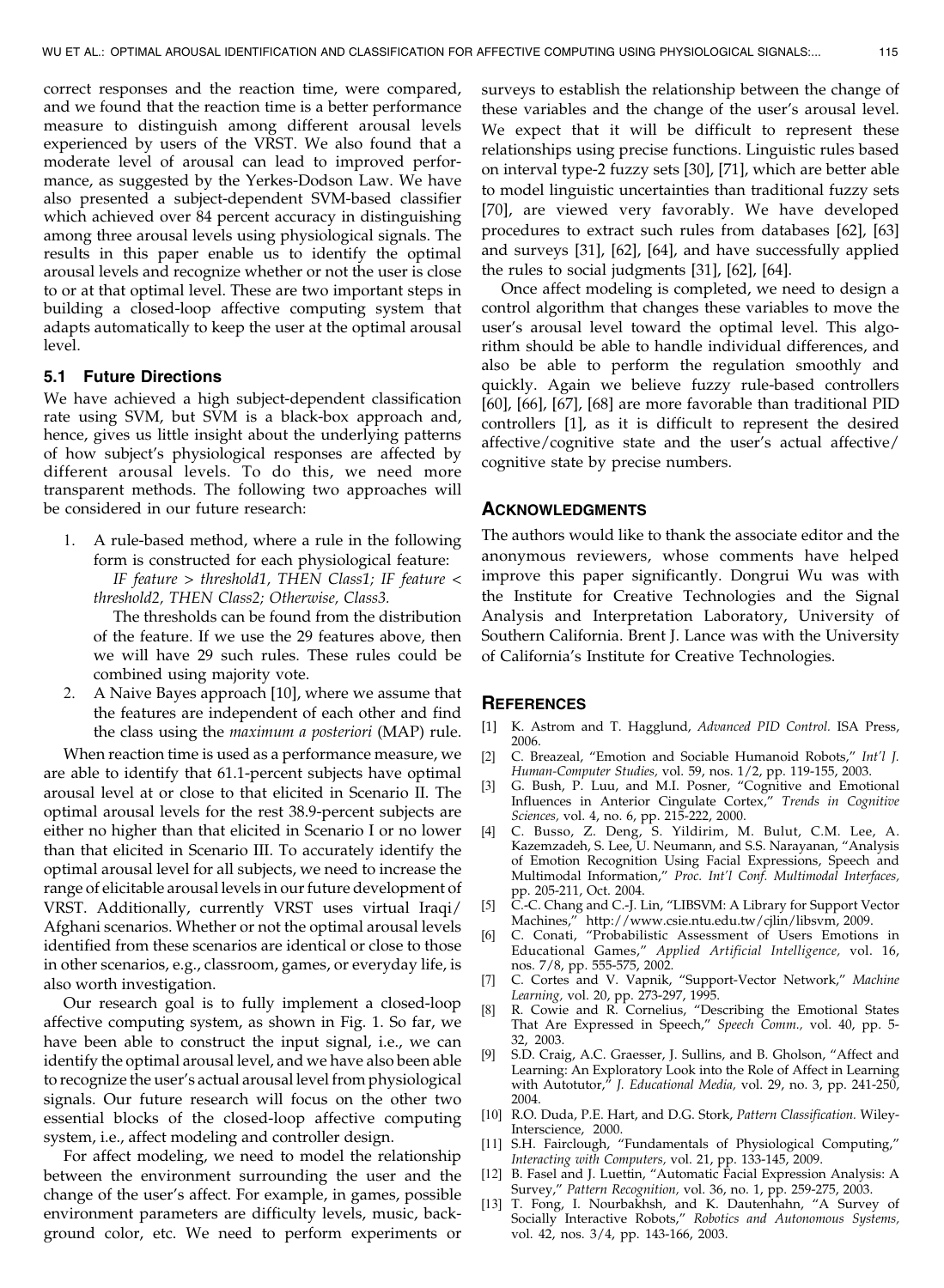- [14] K. Gilleade, A. Dix, and J. Allanson, "Affective Videogames and Modes of Affective Gaming: Assist Me, Challenge Me, Emote Me," Proc. Digital Games Research Assoc. Conf., pp. 16-20, June 2005.
- [15] J. Green and A. Arduini, "Hippocampal Activity in Arousal," J. Neurophysiology, vol. 17, no. 6, pp. 533-557, 1954.
- [16] M. Grimm, K. Kroschel, E. Mower, and S.S. Narayanan, "Primitives-Based Evaluation and Estimation of Emotions in Speech," Speech Comm., vol. 49, pp. 787-800, 2007.
- [17] I. Guyon and A. Ellisseeff, "An Introduction to Variable and Feature Selection," J. Machine Learning Research, vol. 3, pp. 1157- 1182, 2003.
- [18] J.L. Herman, "Complex PTSD: A Syndrome in Survivors of Prolonged and Repeated Trauma," J. Traumatic Stress, vol. 5, no. 3, pp. 377-391, 1992.
- [19] Y. Hoshikawa and Y. Yamamoto, "Effects of Stroop Color-Word Conflict Test on the Autonomic Nervous System Responses," AJP—Heart and Circulatory Physiology, vol. 272, no. 3, pp. 1113- 1121, 1997.
- [20] H. Jasper, "The Ten-Twenty Electrode System of the International Federation," Recommendations for the Practice of Clinical Neurophysiology, Elsevier Publishing Company, 1983.
- [21] R. Kehrein, "The Prosody of Authentic Emotions," Proc. Speech Prosody Conf., pp. 423-426, Apr. 2002.
- [22] J. Kim and E. Andre, "Fusion of Multichannel Biosignals Towards Automatic Emotion Recognition," Multisensor Fusion and Integration for Intelligent Systems, S. Lee, H. Ko, and H. Hahn, eds., pp. 55- 68, Springer-Verlag, 2009.
- [23] J. Kittler, "Feature Set Search Algorithms," Pattern Recognition and Signal Processing, C.H. Chen, ed., pp. 41-60, Springer, 1978.
- [24] C.M. Lee and S.S. Narayanan, "Toward Detecting Emotions in Spoken Dialogs," IEEE Trans. Speech and Audio Processing, vol. 13, no. 2, pp. 293-303, Mar. 2005.
- [25] M. Liotti, M.G. Woldorff, R. Perez, and H.S. Mayberg, "An ERP Study of the Temporal Course of the Stroop Color-Word Interference Effect," Neuropsychologia, vol. 38, no. 5, pp. 701-711, 2000.
- [26] C. Lisetti and C. LeRouge, "Affective Computing in Tele-Home Health," Proc. 37th Hawaii Int'l Conf. System Sciences, p. 8, Jan. 2004.
- [27] C. Liu, P. Agrawal, N. Sarkar, and S. Chen, "Dynamic Difficulty Adjustment in Computer Games through Real-Time Anxiety-Based Affective Feedback," Int'l J. Human-Computer Interaction, vol. 25, no. 6, pp. 506-529, 2009.
- [28] C.M. MacLeod, "Half a Century of Research on the Stroop Effect: An Integrative Review," Psychological Bull., vol. 109, no. 2, pp. 163- 203, 1991.
- [29] C. Magerkurth, A. Cheok, R. Mandryk, and T. Nilsen, "Pervasive Games: Bringing Computer Entertainment Back to the Real World," ACM Computers in Entertainment, vol. 3, no. 3, pp. 11-29, 2005.
- [30] J.M. Mendel, Uncertain Rule-Based Fuzzy Logic Systems: Introduction and New Directions. Prentice-Hall, 2001.
- [31] J.M. Mendel and D. Wu, Perceptual Computing: Aiding People in Making Subjective Judgments. Wiley-IEEE Press, 2010.
- [32] A. Metallinou, S. Lee, and S.S. Narayanan, "Decision Level Combination of Multiple Modalities for Recognition and Analysis of Emotional Expression," Proc. Int'l Conf. Acoustics, Speech, and Signal Processing, pp. 2462-2465, Mar. 2010.
- [33] J. Morton and S.M. Chambers, "Selective Attention to Words and Colors," The Quarterly J. Experimental Psychology, vol. 25, no. 3, pp. 387-397, 1973.
- [34] M. Nuwer, "Quantitative EEG: I. Techniques and Problems of Frequency Analysis and Topographic Mapping," J. Clinical Neurophysiology, vol. 5, no. 1, pp. 1-43, 1988.
- [35] M. Pantic and L.J. Rothkrantz, "Automatic Analysis of Facial Expressions: The State of the Art," IEEE Trans. Pattern Analysis and Machine Intelligence, vol. 22, no. 12, pp. 1424-1445, Dec. 2000.
- [36] J.V. Pardo, P.J. Pardo, K.W. Janer, and M.E. Raichle, "The Anterior Cingulate Cortex Mediates Processing Selection in the Stroop Attentional Conflict Paradigm," Proc. Nat'l Academy of Sciences USA, vol. 87, no. 1, pp. 256-259, 1990.
- [37] T. Parsons, L. Cosand, C. Courtney, A. Iyer, and A. Rizzo, "Neurocognitive Workload Assessment Using the Virtual Reality Cognitive Performance Assessment Test," Proc. Eighth Int'l Conf. Eng. Psychology and Cognitive Ergonomics, pp. 243-252, 2009.
- [38] T. Parsons, C. Courtney, L. Cosand, A. Iyer, A. Rizzo, and K. Oie, "Assessment of Psychophysiological Differences of West Point Cadets and Civilian Controls Immersed within a Virtual Environment," Proc. Fifth Int'l Conf. Foundations of Augmented Cognition. Neuroergonomics and Operational Neuroscience, pp. 514-523, 2009.
- [39] T. Parsons and A. Rizzo, "Initial Validation of a Virtual Environment for Assessment of Memory Functioning: Virtual Reality Cognitive Performance Assessment Test," Cyberpsychology and Behavior, vol. 11, pp. 17-25, 2008.
- [40] T.D. Parsons, A. Iyer, L. Cosand, C. Courtney, and A.A. Rizzo, "Neurocognitive and Psychophysiological Analysis of Human Performance within Virtual Reality Environments," Studies Health Technology and Informatics, vol. 142, pp. 247-252, 2009.
- [41] T.D. Parsons and A.A. Rizzo, "Affective Outcomes of Virtual Reality Exposure Therapy for Anxiety and Specific Phobias: A Meta-Analysis," J. Behavior Therapy and Experimental Psychiatry, vol. 39, pp. 250-261, 2008.
- [42] R. Picard, Affective Computing. The MIT Press, 1997.
- [43] R. Picard, "Affective Medicine: Technology with Emotional Intelligence," Future of Health Technology, R. Bushko, ed., pp. 69- 83, IOS Press, 2002.
- [44] R. Picard, S. Papert, W. Bender, B. Blumberg, C. Breazeal, D. Cavallo, T. Machover, M. Resnick, D. Roy, and C. Strohecker, "Affective Learning a Manifesto," BT Technology J., vol. 22, no. 4, pp. 253-269, 2004.
- [45] H. Prendinger and M. Ishizuka, "What Affective Computing and Life-Like Character Technology Can Do for Tele-Home Health Care," Proc. Workshop HCI and Homecare, Apr. 2004.
- [46] P. Rani, C. Liu, N. Sarkar, and E. Vanman, "An Empirical Study of Machine Learning Techniques for Affect Recognition in Human-Robot Interaction," Pattern Analysis and Application, vol. 9, no. 1, pp. 58-69, 2006.
- [47] J.A. Russell, "Core Affect and the Psychological Construction of Emotion," Psychological Rev., vol. 110, pp. 145-172, 2003.
- [48] S. Sanei and J.A. Chambers, EEG Signal Processing. John Wiley & Sons, 2007.
- [49] K. Scherer, "What Are Emotions? And How Can They Be Measured?" Social Science Information, vol. 44, no. 4, pp. 695-729, 2005.
- [50] B. Scholkopf, A. Smola, R.C. Williamson, and P.L. Bartlett, "New Support Vector Algorithms," Neural Computation, vol. 12, pp. 1207- 1245, 2000.
- [51] B. Schuller, M. Lang, and G. Rigoll, "Recognition of Spontaneous Emotions by Speech within Automotive Environment," Proc. German Ann. Conf. Acoustics, pp. 57-58, Mar. 2006.
- [52] H.V. Semltsch, P. Anderer, P. Schuster, and O. Presslich, "A Solution for Reliable and Valid Reduction of Ocular Artifacts, Applied to the P300 ERP," Psychophysiology, vol. 23, no. 6, pp. 695- 703, 1986.
- [53] N. Serbedzija and S. Fairclough, "Biocybernetic Loop: From Awareness to Evolution," Proc. IEEE Congress Evolutionary Computation, pp. 2063-2069, May 2009.
- [54] J. Stroop, "Studies of Interference in Serial Verbal Reactions," J. Experimental Psychology, vol. 18, pp. 643-661, 1935.
- [55] J. Sykes and S. Brown, "Affective Gaming: Measuring Emotion through the Gamepad," Proc. Conf. Human Factors, pp. 732-733, Apr. 2003.
- [56] A. Tan and R. Muhlberger, "From Operator to Interaction: Designing an Affective Computing System for Interactive Lighting," Proc. Computer/Human Interaction Conf., Apr. 2009.
- [57] J. Tao and T. Tan, "Affective Computing: A Review," Affective Computing and Intelligent Interaction, pp. 981-995, Springer, 2005.
- [58] S. Taylor, S. Kornblum, E.J. Lauber, S. Minoshima, and R.A. Koeppe, "Isolation of Specific Interference Processing in the Stroop Task: PET Activation Studies," Neuroimage, vol. 6, no. 2, pp. 81-92, 1997.
- [59] E. Vesterinen, "Affective Computing," Proc. Digital Media Research Seminar, 2001.
- [60] L.-X. Wang, Adaptive Fuzzy Systems and Control: Design and Stability Analysis. Prentice Hall, 1994.
- [61] P.J. Whalen, G. Bush, R.J. McNally, S. Wilhelm, S.C. McInerney, M.A. Jenike, and S.L. Rauch, "The Emotional Counting Stroop Paradigm: A Functional Magnetic Resonance Imaging Probe of the Anterior Cingulate Affective Division," Biological Psychiatry, vol. 44, no. 12, pp. 1219-1228, 1998.
- [62] D. Wu, "Intelligent Systems for Decision Support," PhD dissertation, Univ. of Southern California, May 2009.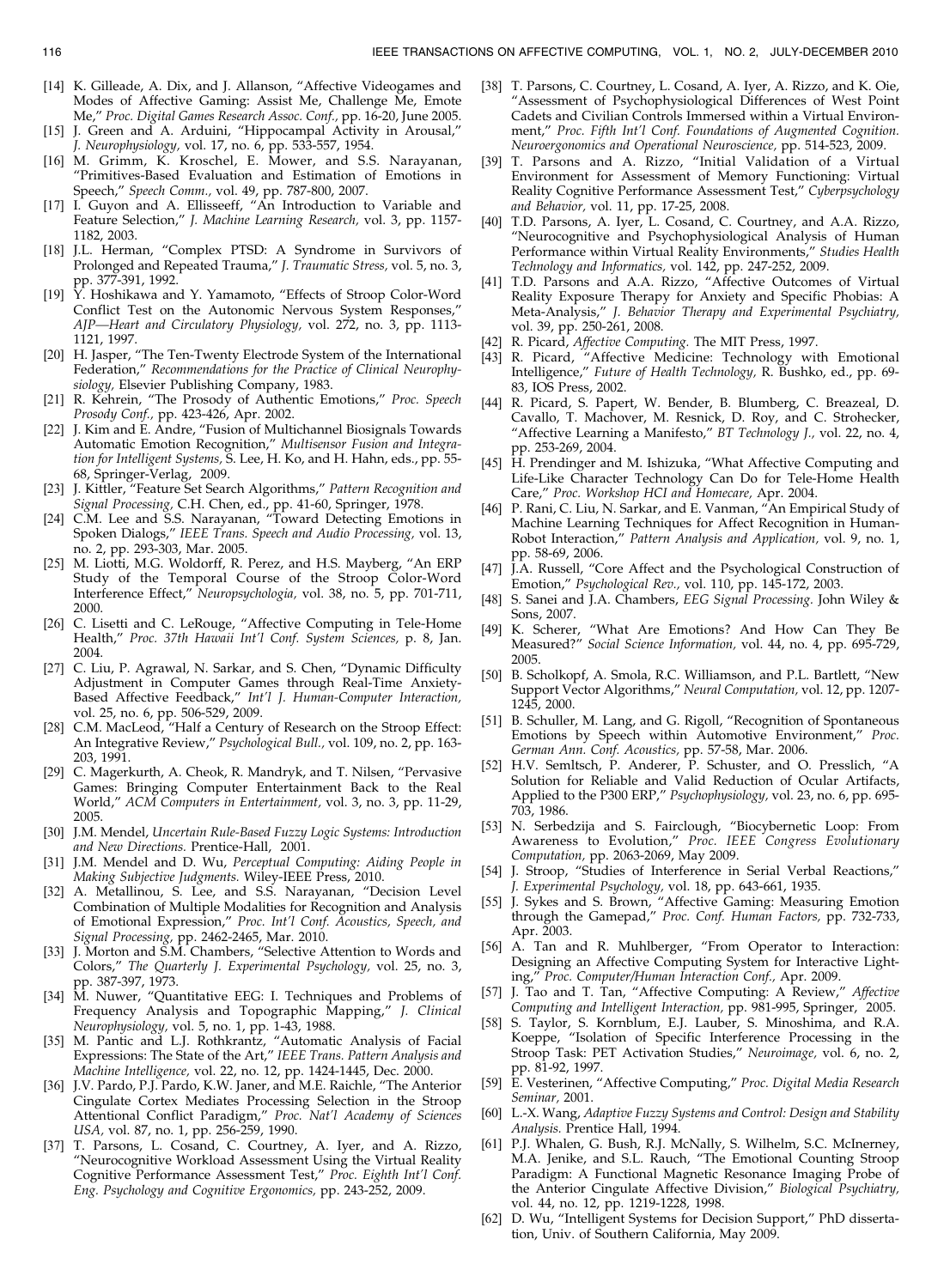- [63] D. Wu and J.M. Mendel, "Linguistic Summarization Using IF-THEN Rules and Interval Type-2 Fuzzy Sets," IEEE Trans. Fuzzy Systems, to appear, 2010.
- [64] D. Wu and J.M. Mendel, "Social Judgment Advisor: An Application of the Perceptual Computer," Proc. IEEE World Congress on Computational Intelligence, July 2010.
- [65] D. Wu, T.D. Parsons, E. Mower, and S.S. Narayanan, "Speech Emotion Estimation in 3D Space," Proc. IEEE Int'l Conf. Multimedia and Expo, pp. 737-742, July 2010.
- [66] D. Wu and W.W. Tan, "Type-2 FLS Modeling Capability Analysis," Proc. IEEE Int'l Conf. Fuzzy Systems, pp. 242-247, May 2005.
- [67] D. Wu and W.W. Tan, "Genetic Learning and Performance Evaluation of Type-2 Fuzzy Logic Controllers," Eng. Applications of Artificial Intelligence, vol. 19, no. 8, pp. 829-841, 2006.
- [68] D. Wu and W.W. Tan, "Interval Type-2 Fuzzy PI Controllers: Why They Are More Robust," Proc. IEEE Int'l. Conf. Granular Computing, pp. 802-807, Aug. 2010.
- [69] R. Yerkes and J. Dodson, "The Relation of Strength of Stimulus to Rapidity of Habit-Formation," J. Comparative Neurology and Psychology, vol. 18, pp. 459-482, 1908.
- [70] L.A. Zadeh, "Fuzzy Sets," Information and Control, vol. 8, no. 3, pp. 338-353, 1965.
- [71] L.A. Zadeh, "The Concept of a Linguistic Variable and Its Application to Approximate Reasoning-1," Information Sciences, vol. 8, no. 3, pp. 199-249, 1975.
- [72] Z. Zeng, M. Pantic, G.I. Roisman, and T.S. Huang, "A Survey of Affect Recognition Methods: Audio, Visual, and Spontaneous Expressions," IEEE Trans. Pattern Analysis and Machine Intelligence, vol. 31, no. 1, pp. 39-58, Jan. 2009.



Dongrui Wu received the BE degree in automatic control from the University of Science and Technology of China, Hefei, Anhui, P.R. China, in 2003. He received the ME degree in electrical engineering from the National University of Singapore in 2005, and the PhD degree in electrical engineering from the University of Southern California, Los Angeles, in 2009. He was a postdoctoral research associate in the Institute for Creative Technologies and the

Signal Analysis and Interpretation Laboratory, Viterbi School of Engineering, University of Southern California. He is currently working at the Industrial Artificial Intelligence Laboratory, GE Global Research, Niskayuna, New York. His main research interests include affective computing, computational intelligence, human-machine interaction, intelligent control, machine learning, and speech and physiological signal processing. He has more than 30 publications, including a book Perceptual Computing: Aiding People in Making Subjective Judgments (with J.M. Mendel, Wiley-IEEE, 2010), and the Best Student Paper Award from the IEEE International Conference on Fuzzy Systems in 2005. He is a member of the IEEE.



Christopher G. Courtney is currently working in collaboration with the University of Southern California's Institute for Creative Technologies as a cognitive neuroscience doctoral candidate in the Psychology Department at the University of Southern California. He is a member of the NeuroSim Laboratory, and specializes in using psychophysiological measurement techniques to study various psychological phenomena. His current research includes understanding the

psychophysiological correlates of virtual reality exposure to work toward the development of a psychophysiologically based human-computer interface. His main interests include developing techniques to score and analyze physiological data in real time in order to make changes in virtual environments based on the users psychophysiological responses.



Brent J. Lance received the PhD degree in computer science from the Information Sciences Institute at the University of Southern California, and did postdoctoral research at the Institute for Creative Technologies and also at the University of Southern California. He is currently a computer scientist in the Translational Neuroscience Branch at the Army Research Laboratory at the Aberdeen Proving Grounds, Maryland. His research focuses on the use of virtual reality in

affective computing and neuroscience. He is a member of the IEEE.



Shrikanth (Shri) S. Narayanan is currently the Andrew J. Viterbi professor of engineering at the University of Southern California (USC), and holds appointments as a professor of electrical engineering, computer science, and linguistics and psychology, and as the founding director of the Ming Hsieh Institute. Prior to USC, he was with AT&T Bell Labs and AT&T Research from 1995 to 2000. At USC, he directs the Signal Analysis and Interpretation Laboratory (SAIL).

His research focuses on human-centered information processing and communication technologies, with a special emphasis on behavioral signal processing and informatics. He is a fellow of the IEEE, the Acoustical Society of America, and the American Association for the Advancement of Science (AAAS), and a member of Tau Beta Pi, Phi Kappa Phi, and Eta Kappa Nu. He is also an editor for the Computer Speech and Language journal and an associate editor for the IEEE Transactions on Multimedia, the IEEE Transactions on Affective Computing, and the Journal of the Acoustical Society of America. He was previously an associate editor of the IEEE Transactions on Speech and Audio Processing (2000-2004) and IEEE Signal Processing Magazine (2005-2008). He is the recipient of a number of honors, including Best Paper Awards from the IEEE Signal Processing Society in 2005 (with Alex Potamianos) and in 2009 (with Chul Min Lee), and selection as an IEEE Signal Processing Society Distinguished Lecturer for 2010-2011. He has published more than 400 papers and has eight granted US patents.



Michael E. Dawson received the PhD degree in 1967 and has been a member of the faculty of the Department of Psychology at the University of Southern California since 1984. His research and teaching specialty is in the area of psychophysiology. He has studied the psychophysiology of schizophrenia and has also published widely on psychophysiological measures of conditioning, emotion, and attention. His laboratory is currently involved in studying the psycho-

physiology and neurophysiology of the learning of emotions and specifically their relations to phobias. He was coauthor of the book Emotions and Bodily Responses and was coeditor of the book Startle Modification: Implications for Neuroscience, Cognitive Science, and Clinical Science. He was the recipient of two prestigious awards from the US National Institutes of Mental Health: 1) the Research Scientist Development Award and 2) the MERIT Award. He was elected the president of the Society for Psychophysiological Research and he also served on the Board of Directors for both the Society for Psychophysiological Research and the Society for Research in Psychopathology. He served as an associate editor of Psychophysiology, the premier journal in the field, and continues to serve as a consulting editor for many psychological journals. He is currently a charter member and fellow of the Association for Psychological Science.